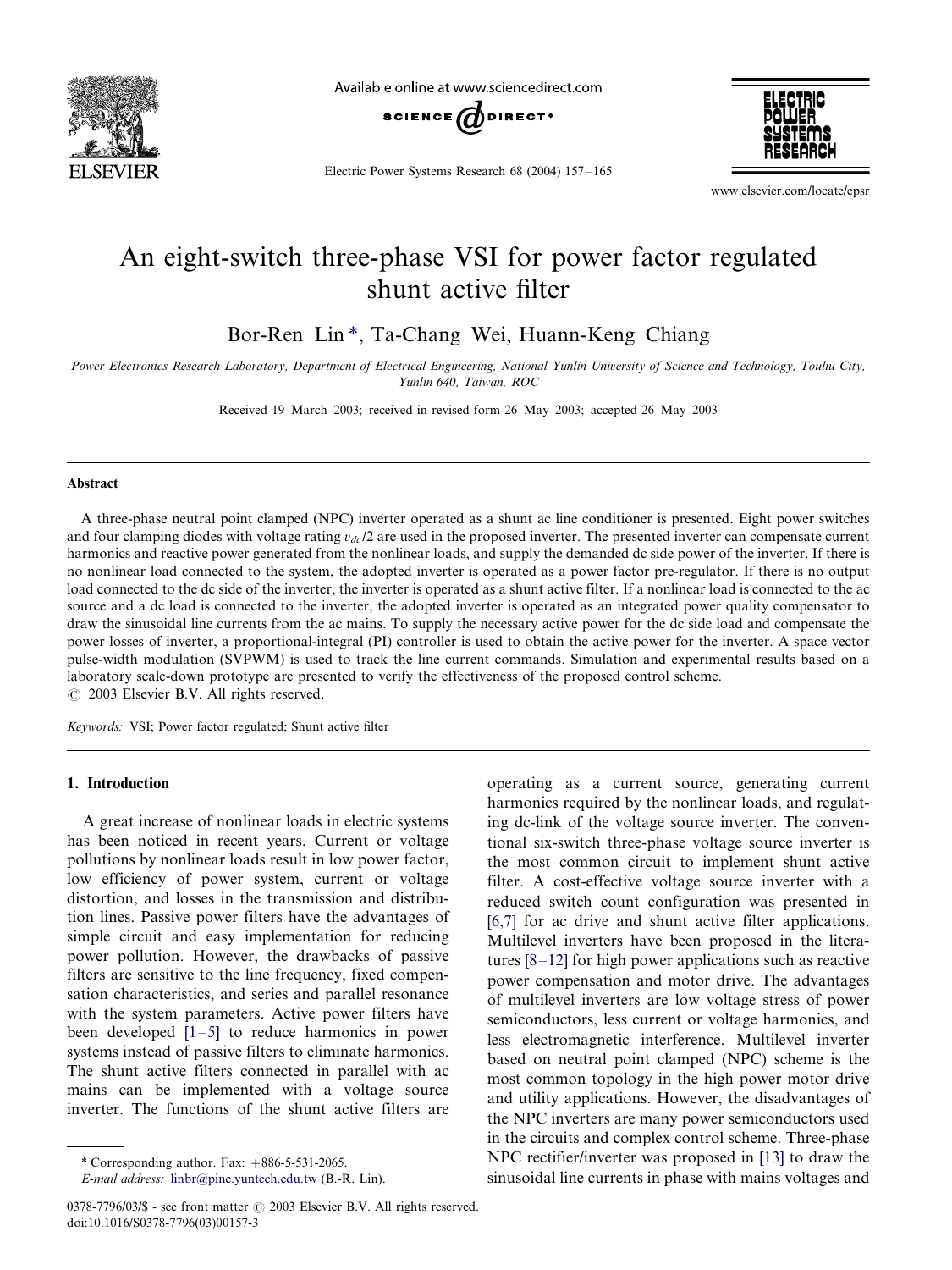to drive the ac motor. However, 12 power switches and six clamped diodes are used in the rectifier and inverter, respectively.

A NPC inverter with less power switches is presented in this paper. The main advantages of proposed circuit topology are reduced number of switches, lower switch ratings, higher efficiency and simple structure. Eight power switches and four clamping diodes are used in the proposed inverter. The size of the proposed circuit is reduced compared with the conventional NPC inverter with 12 power switches and six clamping diodes. The proposed inverter is used to work simultaneously as a power factor pre-regulator as well as an active power filter to eliminate current harmonics, to compensate reactive power, and to supply the active power for the demanded dc power of the inverter. The analysis of the proposed inverter is presented. A voltage control loop is used to obtain the magnitude of the line current commands. A space vector pulse-width modulation (SVPWM) is derived to track the compensated current commands. Finally, the performance of the proposed control scheme is evaluated by the simulation and experimental results obtained from a laboratory scaledown prototype.

### 2. Circuit configuration and operation principle

The circuit configuration of the adopted inverter for power quality compensation is shown in Fig. 1. A threephase voltage source inverter with two NPC legs is used in the system. Three inductors  $L_c$  are used in the inverter to achieve voltage boost operation and current filtering. Two split dc capacitors C1 and C2 are used on the dc side to smooth the dc terminal voltage. Four clamping diodes  $(D_{a_1}, D_{a_2}, D_{b_1}$  and  $D_{b_2}$  and eight power

switches  $(S_{a1}$  through  $S'_{b2}$  are used in the adopted inverter to achieve three-level PWM operation. The phase  $c$  of three-phase mains is directly connected to the midpoint of the split dc capacitors. A three-phase nonlinear load is connected to the ac mains and a dc load is connected to the dc side of inverter. The nonlinear load will generate current harmonics and reactive power to the supply system. For the unity power factor operation, the ac mains should supply the necessary average inverter power for the dc side load as well as average nonlinear load power. The active filter will compensate harmonics and reactive power drawn from the nonlinear loads such that the input power factor of the system is close to unity.

To avoid the short circuit in each inverter leg, the switches  $S_{xy}$  and  $S'_{xy}$  ( $x = a, b; y = 1, 2$ ) are complementary each other. There are two independent power switches in each NPC leg. Each power switch can be controlled to open or close. Four possible switching states  $(2^2)$  can be found in each leg. However, there are only three valid operating states in each leg to generate three different voltage levels  $v_{dc}$  /2, 0,  $-v_{dc}$  /2 on the ac terminal to neutral point voltage. For example, power switches  $S_{a1}$  and  $S_{a2}$  are closed to obtain voltage  $v_{ao}$  =  $v_{dc}$ /2. In this operating state, the compensated current  $i_{ca}$  is decreasing because boost inductor voltage is negative. If the power switches  $S'_{a1}$  and  $S'_{a2}$  are closed, the ac side voltage  $v_{aa} = -v_{dc}/2$ . In this state, the compensated current is increasing because boost inductor voltage is positive. Power switches  $S'_{a1}$  and  $S_{a2}$  are closed to obtain  $v_{ao} = 0$ . In this state, the compensated current is increasing (or decreasing) if the line voltage  $v_{sac}$  is positive (or negative). Therefore, three voltage levels are generated on the ac terminal voltages  $v_{ac}$  and  $v_{bc}$ . Two switching signals  $f_a$  and  $f_b$  related to inverter leg-a and leg-b are defined and expressed as



Fig. 1. Proposed NPC inverter for the integrated power quality compensation.